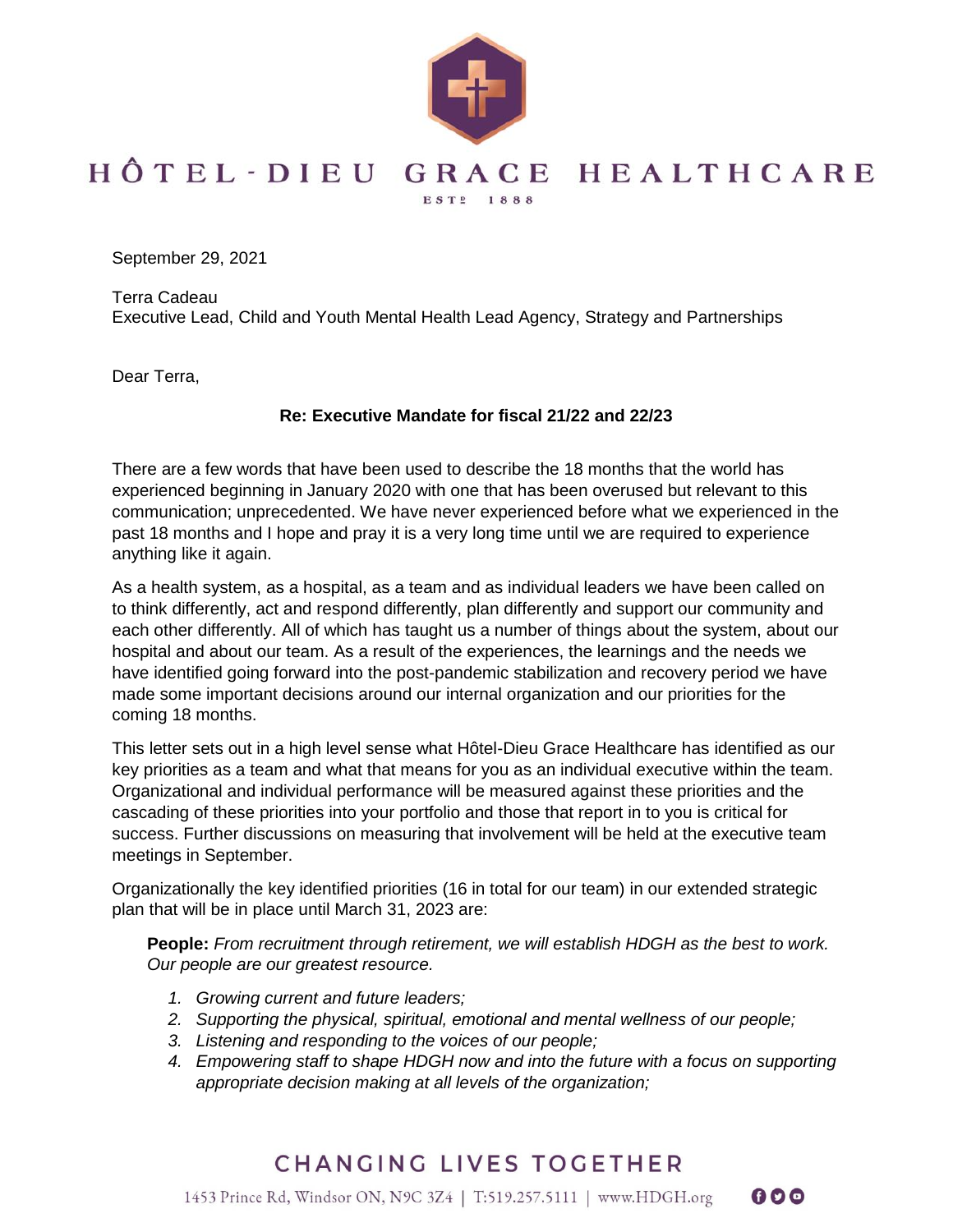

 $000$ 

- *5. Transforming the way we work through the identification and implementation of progressive workplace policies that support quality work/home life for all our people;*
- *6. Recognizing racism and discrimination exists in healthcare and working collectively to be a safe and inclusive employer and care provider;*

*Patients: From childhood through the lifespan, we will provide the highest quality of care and connect our patients to the help they need.* 

- *1. Providing virtual care options as appropriate for our patients and their families that are safe, effective and meet expectations for quality and privacy;*
- *2. Caring for and about our patients through each transition;*
- *3. Communicating with our patients and their families simply and clearly throughout their care from the lens of "client led and/or family led practices;*
- *4. Advocating for social support and enhanced quality of life ensuring that we are inclusive of the whole person, their family and caregivers;*
- *5. Continuing to support the development of patient and family voice in our hospital through the ongoing work of PFAC and its members.*

*Identity: We will establish HDGH as a Centre of Excellence in Mental Health and Addictions and Rehabilitative Care.* 

- *1. Nurturing the philosophy of recovery across our programs that is premised on hope, respect and the dignity and worth of every individual;*
- *2. Inspiring confidence and trust in our programs and services;*
- *3. Being the safest and cleanest hospital in the province for our patients and staff;*
- *4. Partnering to create a healthier and more equitable community using resources wisely to support advancement of our vision and mission;*
- *5. Actively participating in the Post COVID recovery locally, regionally and provincially.*

For you individually the key performance priorities are to be the executive lead for the following four (4) objectives:

1. Work collaboratively with local Child and Youth Mental Health (CYMH) Core Service Providers (CSP) to develop and implement the priorities outlined in the approved Windsor-Essex CYMH Core Services Multiyear plan.

Essex CYMH Core Services Multiyear plan

- a. Improve wait-times for service
- b. Improve system navigation and create clearer service pathways
- c. Improve community collaboration and system integration
- 2. Work collaboratively with broader CYMH system partners to develop and implement the priorities outlined in the approved Windsor-Essex CYMH Community Mental Health Multiyear plan.
	- a. Address system gaps for complex mental health cases
	- b. Launch Centralized/Coordinated Access
	- c. Improve collaboration among partner organizations